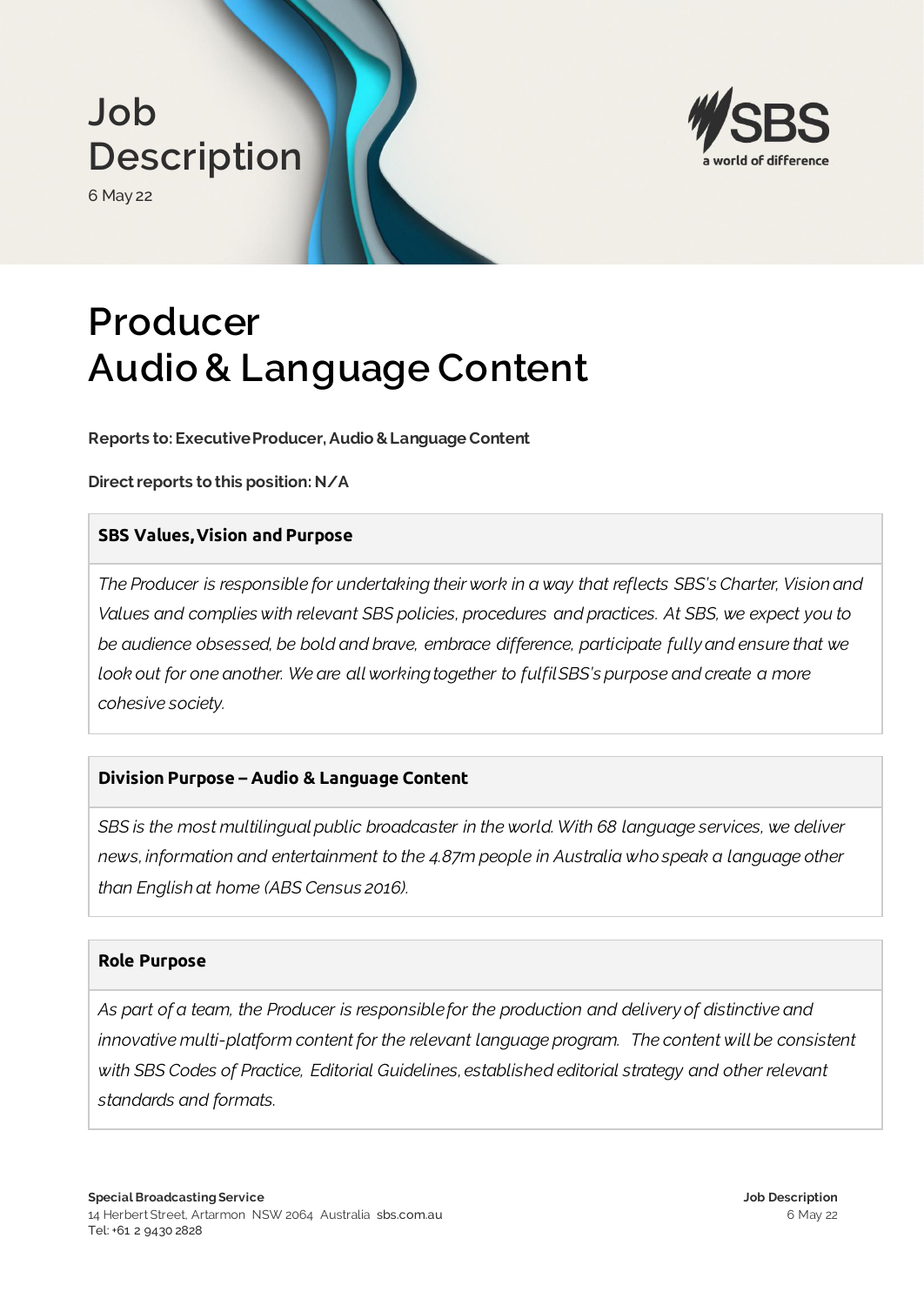

## **Main Responsibilities**

#### **Journalism and Content Production**

- Undertake and/or assist with a range of journalism and content production tasks to provide multiplatform content including:
	- o Plan, prepare, assess, research, write, produce, sub-edit, translate and/or script multiplatform content for presentation including (but not limited to) international, national, homeland and local news, current affairs and other relevant content as required.
	- o Generate and develop content ideas for the relevant platform and language audience.
- Establish, develop and maintain appropriate contact with correspondents (stringers and contributors) and other relevant stakeholders.
- Contribute to divisional objectives through participation in cross-language content and other initiatives.

#### **Broadcasting and Online Delivery**

- Present audio content on-air (radio) (including carry out live interviews, talk-backs, coverage and outside broadcasts) and use/operate relevant on-air systems and equipment.
- Ensure all relevant content scheduled is broadcast and uploaded as required, including promos, advertising and information campaigns and/or sponsorship announcements in accordance with the SBS Codes of Practice and Editorial Guidelines and other relevant policies.
- As required, prepare, write/source/edit and upload multiplatform content, text and pictures online, and maintain relevant language website (including updating and removing out dated content when appropriate) in accordance with the relevant online standards.
- Assist with monitoring audio content as required.

#### **Administration, Training and Teamwork**

- Prepare, maintain and archive documentation associated with content production and delivery as required, and undertake other administrative tasks (including meetings, emails, correspondence, etc.) associated with content production and delivery.
- Respond to online, email and telephone feedback from listeners and refer upwards for action as necessary.
- Undertake professional development and training as required.
- Engage in clear and open communication and uphold SBS values at all times.

#### **Minimum requirements**

- Demonstrated experience in professional broadcast journalism including:
	- o Ability to undertake tasks involved in the planning, preparation, production, presentation and delivery of multiplatform content.
	- o Ability to write, compile and present news, sport and current affairs from a variety of sources.
- Basic computer skills including familiarity with Microsoft Word and Excel, and email.
- Availability for and ability to work rostered shifts.
- Proficiency in English both written and spoken including clear broadcast delivery.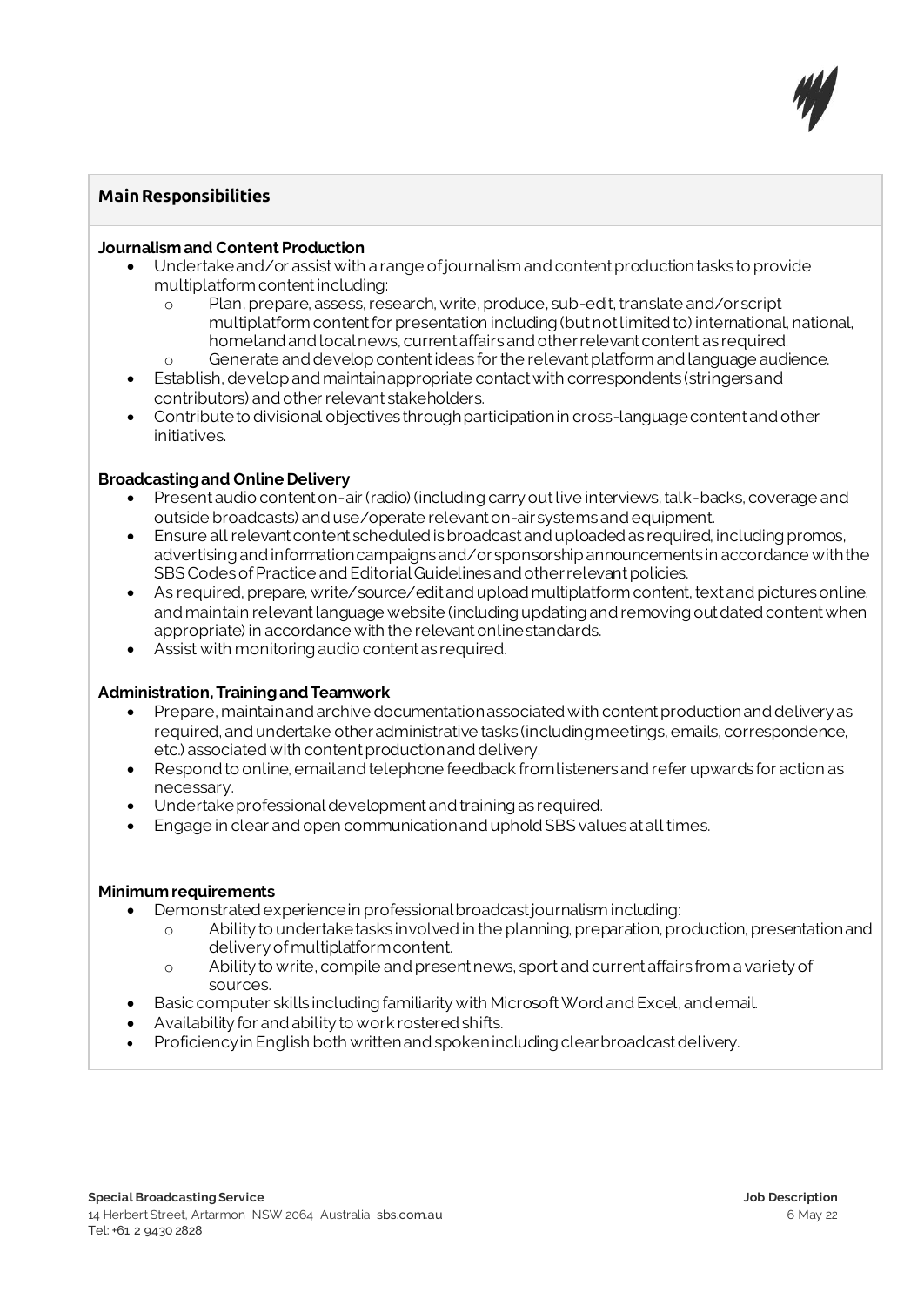

| <b>Key Capability</b> |              |                                                                                                                                                                                                                                                                                                                                                                                     |
|-----------------------|--------------|-------------------------------------------------------------------------------------------------------------------------------------------------------------------------------------------------------------------------------------------------------------------------------------------------------------------------------------------------------------------------------------|
| <b>Capability</b>     | <b>Level</b> | <b>Behaviour</b>                                                                                                                                                                                                                                                                                                                                                                    |
| Collaboration         | Self         | Displays a genuine intention to work co-operatively with others<br>Offers to help others achieve common goals<br>Makes an effort to understand the goals of others<br>$\bullet$<br>Shares all relevant or useful information                                                                                                                                                        |
| Communication         | Self         | Uses appropriate grammar<br>Uses appropriate vocabulary<br>Uses a suitable tone<br>$\bullet$<br>Speaks at a suitable pace<br>Speaks clearly using minimal language<br>Changes language to suit audience<br>Provides full responses to questions<br>$\bullet$<br>Provides accurate responses to questions                                                                            |
| Customer Focus        | Self         | Focuses efforts on discovering and meeting the customer's<br>$\bullet$<br>and/orclient's needs.<br>Responds to customer's and/or client's needs in a way that adds<br>$\bullet$<br>value & satisfies.<br>Listens and follows through on commitments to customers<br>$\bullet$<br>and/orclients.<br>Maintains a long-term focus on retaining customers and/or<br>clients             |
| Decision Making       | Self         | Makes decisions in situations that are well defined<br>Makes decisions that impact own area of responsibility<br>Weighs up alternatives according to their likely impact<br>Weighs up alternatives according to their likely impact on others<br>Makes decisions in a timeframe appropriate to the work goal<br>Readily makes decisions when faced with unfamiliar<br>circumstances |
| <i>Initiative</i>     | Self         | Completes tasks without constant supervision<br>Puts in extra effort even when it's not required<br>Exceeds job description, e.g. takes on additional tasks<br>Addresses obstacles to achieving own goals<br>Acts on opportunities without prompting<br>Minimises potential problems by applying initiative                                                                         |